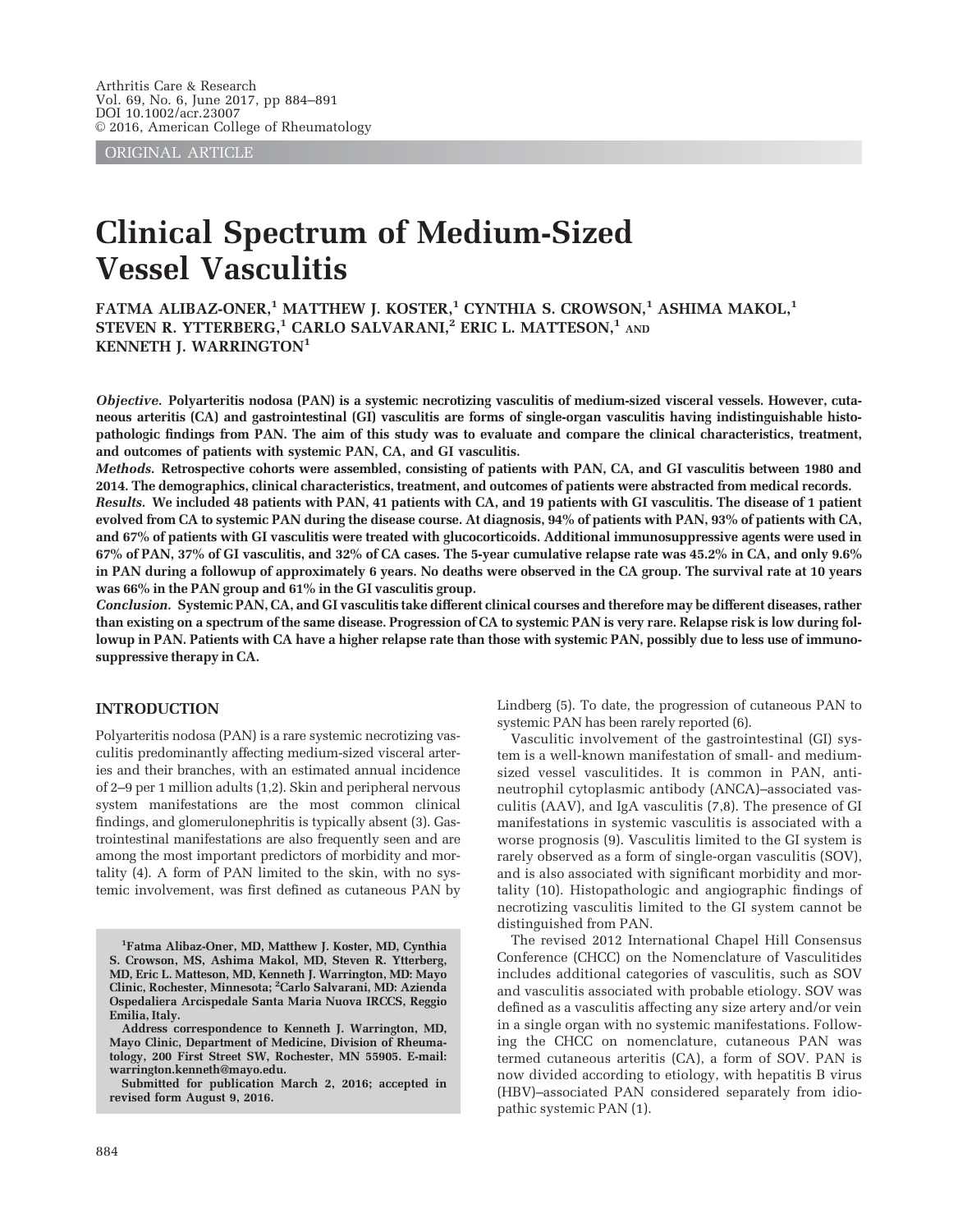# Significance & Innovations

- Systemic polyarteritis nodosa (PAN), cutaneous arteritis (CA), and gastrointestinal (GI) vasculitis have different clinical courses and may be different diseases rather than on the spectrum of a single disease.
- The progression of CA to systemic PAN is very rare.
- Vasculitis-related damage is comparable in systemic PAN and GI vasculitis.
- The risk of relapse is very low in patients with systemic PAN.
- Patients with CA have a higher relapse rate than those with systemic PAN, possibly due to less use of immunosuppressive agents.

Even though the clinical characteristics and outcomes of these conditions have been reported separately, there are no studies that have directly compared PAN, CA, and GI vasculitis. The aim of this study was to evaluate and compare the clinical characteristics, treatment, and outcomes of patients with systemic PAN, CA, and GI vasculitis.

### PATIENTS AND METHODS

Patient population. A retrospective cohort study that included 108 patients evaluated at Mayo Clinic, Rochester, Minnesota, between January 1980 and December 2014 was performed. The longitudinal medical records of 1,515 patients were reviewed by a rheumatologist (FA-O). The review included all patients with the diagnostic code of polyarteritis nodosa (International Classification of Diseases, Ninth Revision, code 446.0), as well as all patients with the following key terms documented in their medical records: medium vessel vasculitis, mesenteric vasculitis, (localized) vasculitis of the GI tract, gallbladder vasculitis, periarteritis nodosa, testicular vasculitis, cutaneous polyarteritis nodosa, cutaneous arteritis, limited polyarteritis nodosa, PAN, and HBV-associated vasculitis. Confirmed GI vasculitis cases previously reported by this group (10) and additional cases identified over the extended study period were included. Patients were classified according to the 1990 American College of Rheumatology (ACR) classification criteria for PAN (11) and the 2012 International CHCC nomenclature to identify the appropriate vasculitis categories. Patients diagnosed within 12 months of their first evaluation at Mayo Clinic and having data related to first diagnosis were included. Patients who had necrotizing vasculitis with proteinase 3-ANCA or myeloperoxidase-ANCA positivity were excluded. The study was approved by the Mayo Clinic Institutional Review Board.

Data collection. Data on demographics, clinical characteristics, laboratory and imaging findings, treatment, and outcomes were abstracted from medical records and documented in an electronic data-capture program (REDCap).

Definitions. Vasculitis on angiography. This was defined as an arteriogram showing segmental narrowing, dilatation, occlusion, or aneurysms of visceral arteries (in the absence of vessel changes of atherosclerosis or vasculitis mimics such as fibromuscular dysplasia) and confirmation by an expert radiologist that findings were consistent with vasculitis.

PAN. The definition of PAN was based on the presence of  $\geq$ 3 of the 10 items of the 1990 ACR classification criteria for PAN (11). Twenty-five of 48 patients with PAN also met the CHCC 2012 histopathologic definition of "necrotizing arteritis of medium or small arteries without glomerulonephritis or vasculitis in arterioles, capillaries, or venules and not associated with ANCA" (1).

SOV. The definition of SOV was vasculitis in arteries or veins of any size in a single organ, with no features to indicate it as a manifestation of systemic vasculitis according to the 2012 CHCC definition (1). Necrotizing vasculitis limited to the GI system or typical angiographic findings in GI vessels was classified as GI vasculitis. Necrotizing medium vessel vasculitis limited to the skin was classified as CA. Patients with isolated small vessel vasculitis in skin biopsies were excluded.

Disease assessment. Disease activity. This was assessed at all visits using the third version of the Birmingham Vasculitis Activity Score (BVAS), which rates 56 items derived from evaluations in 9 systems or organ groups (12). Remission was defined as the absence of disease activity attributable to vasculitis for  $\geq$ 3 months (BVAS score 0). Relapse was defined as the recurrence of vasculitic manifestations  $(BVAS score > 0)$ , which required the addition of or a change in treatment with immunosuppressive agents, the restart of steroid treatment, and/or an increased steroid dose in a patient following  $a \geq 3$  month period of clinical remission. Failure was defined as the absence of clinical remission, occurrence of new vasculitic manifestation(s), or death before remission was achieved (13).

Prognosis. The prognostic Five-Factor Score (FFS), which includes parameters predictive of poorer outcome and mortality (creatinine  $>1.58$  mg/dl, proteinuria  $>1$  gm/24 hours, GI involvement, cardiomyopathy, and central nervous system involvement), was calculated at diagnosis (14).

Damage assessment. The Vasculitis Damage Index (VDI), the only validated damage assessment measure for systemic vasculitis, was used to determine the extent of vasculitisinduced damage (15). For patients with followup, the VDI score was calculated at the last visit.

Statistical analysis. Descriptive statistics (means, percentages, etc.) were used to summarize the data. Comparisons between patients with different types of vasculitic involvement (PAN, GI, and CA) were performed using chi-square and Wilcoxon's rank sum tests. Kaplan-Meier methods were used to estimate survival rates and the cumulative incidence of relapse in each group. Person-year calculations were used to determine relapse rates for each group, allowing for multiple relapses per patient. Rate ratios with 95% confidence intervals (95% CIs) were calculated, assuming the occurrence of relapses followed a Poisson distribution. Risk factors for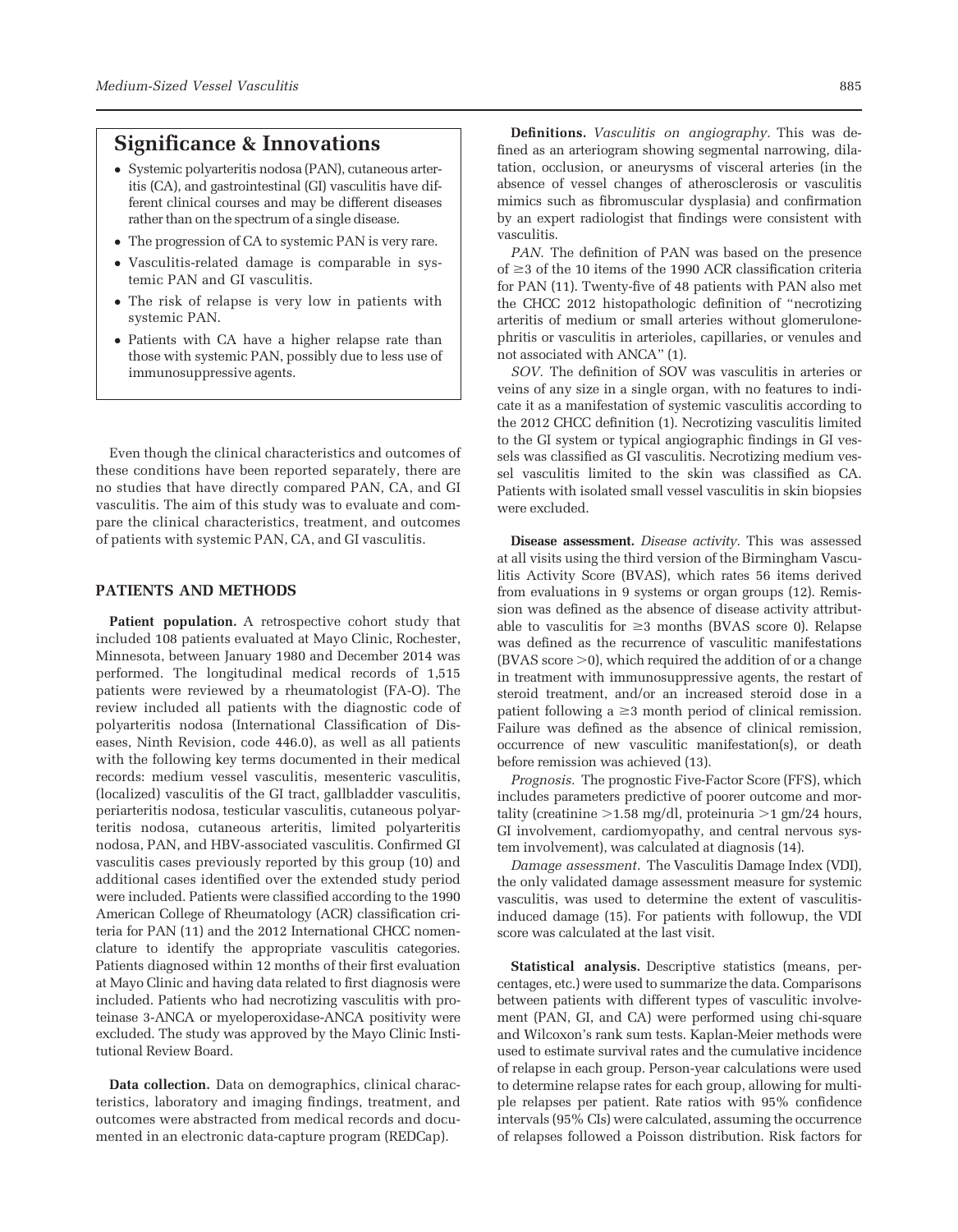#### RESULTS

tical packages.

Baseline characteristics. The study included 48 patients with PAN, 41 patients with CA, and 19 patients with GI vasculitis. One patient did not fulfill the 1990 ACR criteria but met the CHCC definition for PAN. This patient was included in the PAN group based on expert opinion (study authors). There was only 1 patient with CA whose disease activity evolved into systemic PAN during the disease course. While there was a male predominance in the PAN group, there was female predominance in the CA and GI vasculitis groups. The demographic and laboratory characteristics of patients at diagnosis are presented in Table 1.

Most cases of PAN were idiopathic. Seven patients had HBV surface antigen positivity, and 2 patients had hepatitis C virus antibody (anti-HCV) positivity. Viral DNA was detected in 5 of 7 patients with HBV positivity. Viral RNA was detected in both patients with HCV positivity. Two patients with PAN had a history of long-term minocycline use, which was implicated as a potential etiologic factor for the development of PAN. In the GI vasculitis group, 1 patient had HCV. Four of 7 PAN patients with HBV positivity were treated with antiviral agents together with immunosuppressive therapy. Two patients did not receive antiviral treatment, due to the absence of viremia. There were missing data regarding HBV treatment for 1 patient. Two patients with PAN and 1 patient with GI vasculitis with HCV positivity were not treated with antiviral agents during the course of this study.

At disease onset, the most common clinical features in the PAN group were constitutional ( $n = 34, 71\%$ ), musculoskeletal (n = 33, 69%), neurologic (n = 27, 56%), and cutaneous manifestations ( $n = 27, 56\%$ ). Constitutional and musculoskeletal symptoms were less frequent in the CA and GI vasculitis groups. There was only 1 patient at baseline with neurologic symptoms in the CA group, which manifested as a nonvasculitic, sensory, peripheral neuropathy due to focal nerve compression. The most common clinical feature in the CA group was subcutaneous nodules (61%), while ischemic abdominal pain was the predominant manifestation among the GI vasculitis group (89%). The clinical manifestations of all study patients are shown in Table 2.

A total of 43 tissue biopsy/resection samples were available for 35 patients in the PAN group: 21 skin, 7 surgically resected bowel, 5 nerve, 3 renal, 2 temporal artery, 2 testicular, 1 muscle, 1 endomyocardial, and 1 sinus. Twenty-five of these 35 patients with PAN had histologically proven necrotizing vasculitis involving medium-sized vessels. Five of 6 patients with surgically removed abdominal organ tissue

| Table 1. Demographic and laboratory characteristics of patients with medium-sized vessel vasculitis at<br>baseline according to type of vasculitic involvement* |                          |                     |                                    |                          |
|-----------------------------------------------------------------------------------------------------------------------------------------------------------------|--------------------------|---------------------|------------------------------------|--------------------------|
| Characteristic                                                                                                                                                  | <b>PAN</b><br>$(n = 48)$ | CA<br>$(n = 41)$    | <b>GI</b> vasculitis<br>$(n = 19)$ | $\boldsymbol{P}$         |
| Demographics                                                                                                                                                    |                          |                     |                                    |                          |
| Age at diagnosis, mean $\pm$ SD years                                                                                                                           | $52.8 \pm 15.8$          | $49.1 \pm 18.8$     | $52.6 \pm 15.7$                    | 0.65                     |
| Male, no. $(\% )$                                                                                                                                               | 29 (60)                  | 14 (34)             | 8(42)                              | 0.041 <sup>†</sup>       |
| Race, no. $(\%)$                                                                                                                                                |                          |                     |                                    | 0.88                     |
| White                                                                                                                                                           | 35 (95)                  | 32(91)              | 16 (94)                            |                          |
| <b>Black</b>                                                                                                                                                    | 0(0)                     | 1(3)                | 0(0)                               |                          |
| Other                                                                                                                                                           | 2(6)                     | 2(6)                | 1(6)                               |                          |
| ACR criteria met, mean $\pm$ SD                                                                                                                                 | $3.7 \pm 0.9$            | $1.7 \pm 0.6$       | $1.5 \pm 0.5$                      | $< 0.001$ +              |
| Duration of symptoms, median (IQR) years                                                                                                                        | $0.5(0.2-1.4)$           | $0.8(0.3-1.7)$      | $0.2(0-1.9)$                       | 0.11                     |
| Laboratory parameters                                                                                                                                           |                          |                     |                                    |                          |
| White blood cell count $(10^9/\text{liter})$ , median $(IQR)$                                                                                                   | $8.0(6.2 - 15.9)$        | $7.1(5.3-10.6)$     | $8.6(6.0-12.3)$                    | 0.18                     |
| Hemoglobin, mean $\pm$ SD gm/dl                                                                                                                                 | $12.5 \pm 2.1$           | $12.8 \pm 1.8$      | $13.0 \pm 1.7$                     | 0.56                     |
| Sedimentation rate, median (IQR) mm/hour                                                                                                                        | $33.5(9-80)$             | $30.0(12-49)$       | $37.0(10-53)$                      | 0.73                     |
| C-reactive protein, median (IQR) mg/liter                                                                                                                       | $9.1(3-26)$              | $10.1 (2.9 - 33.1)$ | $23.2$ (7.5-83)                    | 0.22                     |
| Proteinuria (>400 gm/24 hours)                                                                                                                                  | 5/44(11)                 | 1/35(3)             | 1/16(6)                            | 0.35                     |
| Hematuria                                                                                                                                                       | $1/44$ (2)               | 0/35(0)             | 1/15(7)                            | 0.32                     |
| Creatinine, mean $\pm$ SD mg/dl                                                                                                                                 | $1.0 \pm 0.4$            | $0.9 \pm 0.2$       | $1.0 \pm 0.3$                      | 0.92                     |
| HBV positivity                                                                                                                                                  | 7/46(15)                 | 0/36(0)             | 0/17(0)                            | $0.013+$                 |
| HCV positivity                                                                                                                                                  | 2/45(4)                  | 0/34(0)             | 1/16(6)                            | 0.40                     |
| Cryoglobulin positivity                                                                                                                                         | 1/33(3)                  | 0/29(0)             | 0/11(0)                            | 0.54                     |
| Classic ANCA positivity                                                                                                                                         | 0/41(0)                  | 0/31(0)             | 0/15(0)                            | $\overline{\phantom{m}}$ |
| Perinuclear ANCA positivity                                                                                                                                     | 7/41(17)                 | 3/31(10)            | 0/15(0)                            | 0.19                     |
| MPO-ANCA                                                                                                                                                        | 0/26(0)                  | 0/16(0)             | 0/8(0)                             |                          |
| PR3-ANCA                                                                                                                                                        | 0/26(0)                  | 0/16(0)             | 0/8(0)                             |                          |
|                                                                                                                                                                 |                          |                     |                                    |                          |

\* Values are the number/total number (%) unless otherwise indicated. PAN = polyarteritis nodosa; CA = cutaneous arteritis;<br>GI = gastrointestinal; ACR = American College of Rheumatology; IQR = interquartile range; HB † Statistically significant.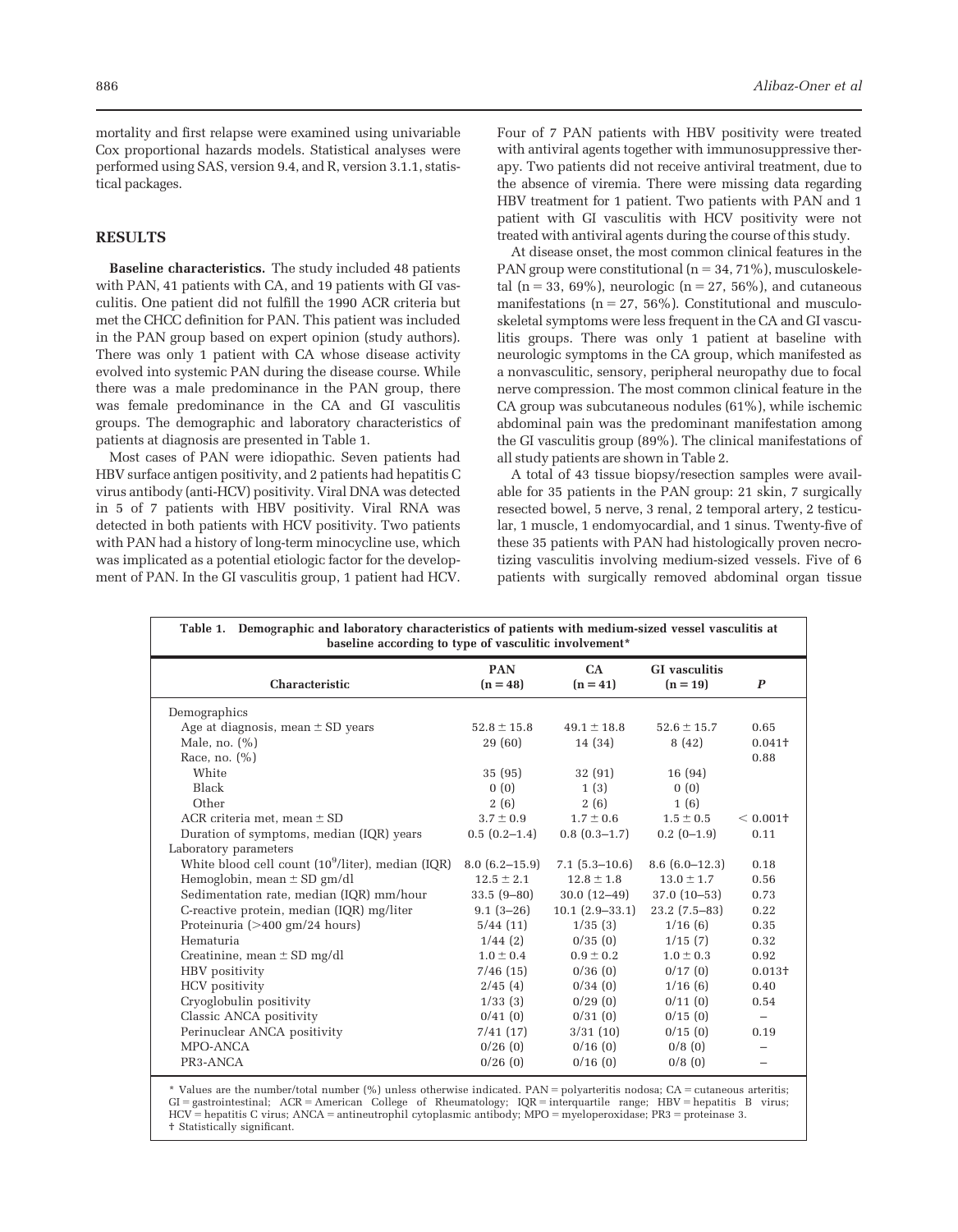Г

| Characteristic                         | <b>PAN</b><br>$(n = 48)$ | <b>CA</b><br>$(n = 41)$ | <b>GI</b> vasculitis<br>$(n = 19)$ | $\boldsymbol{P}$ |
|----------------------------------------|--------------------------|-------------------------|------------------------------------|------------------|
| Constitutional symptoms                | 34/48(71)                | 13/41(32)               | 12/19(63)                          | $0.001+$         |
| Fever                                  | 12/48(25)                | 8/41(20)                | 3/19(16)                           | 0.66             |
| Weight loss                            | 22/48 (46)               | 2/40(5)                 | 8/19(42)                           | $< 0.001$ †      |
| Fatigue                                | 27/44 (61)               | 10/41(24)               | 4/18(22)                           | $0.001 +$        |
| Musculoskeletal manifestations         | 33/48(69)                | 22/41 (54)              | 2/19(11)                           | $< 0.001$ +      |
| Myalgia/weakness/leg tenderness        | 33/48(69)                | 9/41(22)                | 1/19(5)                            | $< 0.001$ +      |
| Arthralgia                             | 15/47(32)                | 17/41(41)               | 2/19(11)                           | 0.057            |
| Neurologic manifestations              | 27/48(56)                | 1/41(2)                 | 0/19(0)                            | $< 0.001$ +      |
| Peripheral neuropathy                  | 13/48(27)                | 1/41(2)                 | 0/19(0)                            | $< 0.001$ +      |
| Mononeuritis multiplex                 | 8/48(17)                 | 0/41(0)                 | 0/19(0)                            | $0.005+$         |
| Central nervous system involvement     | 6/48(13)                 | 0/41(0)                 | 0/19(0)                            | $0.019+$         |
| Testicular pain/tenderness (men only)  | 5/29(17)                 | 0/14(0)                 | 0/8(0)                             | 0.12             |
| Recent-onset or severe hypertension    | 15/48(31)                | 0/41(0)                 | 3/19(16)                           | $< 0.001$ +      |
| Cutaneous manifestations               | 27/48(56)                | 41/41(100)              | 0/19(0)                            | $< 0.001$ +      |
| Ulcers                                 | 6/48(13)                 | 6/41(15)                | 0/19(0)                            | 0.22             |
| Nodules                                | 11/48(23)                | 25/41 (61)              | 0/19(0)                            | $< 0.001$ +      |
| Purpura                                | 13/48(27)                | 13/41(32)               | 0/19(0)                            | $0.023 +$        |
| Livedo reticularis                     | 13/48(27)                | 16/41(39)               | 0/19(0)                            | $0.007 +$        |
| Peripheral extremity edema             | 9/47(19)                 | 5/39(13)                | 0/19(0)                            | 0.12             |
| GI manifestations                      | 20/48 (42)               | 0/41(0)                 | 19/19 (100)                        | $< 0.001$ +      |
| Abdominal pain                         | 18/48(38)                | 0/41(0)                 | 17/19(89)                          | $< 0.001$ +      |
| Bleeding (rectal or intraperitoneal)   | 5/48(10)                 | 0/41(0)                 | 6/19(32)                           | $0.001+$         |
| Cholecystitis                          | 0/48(0)                  | 0/41(0)                 | 2/19(11)                           | $0.008 +$        |
| Pancreatitis                           | 0/48(0)                  | 0/41(0)                 | 1/18(5)                            | 0.094            |
| GI manifestations requiring surgery    | 6/48(13)                 | 0/41(0)                 | 6/19(32)                           | $0.001 +$        |
| Cardiac involvement                    | 1/48(2)                  | 0/41(0)                 | 0/19(0)                            | 0.53             |
| Vascular manifestations                | 3/48(6)                  | 0/41(0)                 | 0/19(0)                            | 0.145            |
| Distal necrotic lesions                | 3/48(6)                  | 0/41(0)                 | 0/19(0)                            | 0.14             |
| Ophthalmologic involvement             | 2/47(4)                  | 0/38(0)                 | 0/18(0)                            | 0.30             |
| Pulmonary involvement                  | 1/48(2)                  | 0/41(0)                 | 0/19(0)                            | 0.53             |
| Pleural effusions                      | 1/48(2)                  | 0/41(0)                 | 0/19(0)                            | 0.53             |
| Ear/nose/throat involvement            | 1/44(2)                  | 0/41(0)                 | 0/19(0)                            | 0.50             |
| <b>FFS</b>                             |                          |                         |                                    | $< 0.001$ +      |
| $\mathbf{0}$                           | 28/48(58)                | 41/41 (100)             | 8/19(42)                           |                  |
| $\mathbf{1}$                           | 17/48(35)                | 0/41(0)                 | 11/19(58)                          |                  |
| $\geq$ 2                               | 3/48(6)                  | 0/41(0)                 | 0/19(0)                            |                  |
| BVAS score at diagnosis, mean $\pm$ SD | $12.1 \pm 4.9$           | $2.4 \pm 1.2$           | $9.0 \pm 2.8$                      | $< 0.001$ +      |

Table 2. Baseline clinical characteristics of patients with medium-sized vessel vasculitis

samples in the GI vasculitis group and all 41 patients with CA had histologically proven necrotizing vasculitis involving medium-sized vessels. Angiographic abnormalities were present in 26 of 30 patients with PAN who had angiography, and in 12 of 14 patients with GI vasculitis who had angiography. All patients with abnormal angiograms in the GI vasculitis group and 81% in the PAN group demonstrated irregular arterial stenoses. Microaneurysms were observed in 75% of the GI vasculitis group and in 73% of the PAN group. Pulse glucocorticoids (GCs) were given to 3 patients (18%) with GI vasculitis and 7 patients (15%) with PAN. Only 2 patients with PAN (4%) were treated with plasmapheresis. Forty-five patients (94%) with PAN, 38 patients (93%) with CA, and 12 patients (67%) with GI vasculitis were treated with oral GCs. The mean  $\pm$  SD initial oral GC dose was  $63.2 \pm 22.6$  mg in the PAN group,  $42.5 \pm 15.0$  mg

in the CA group, and  $61.7 \pm 10.3$  mg in the GI vasculitis group  $(P < 0.001)$ . Additional immunosuppressive agents were initiated at baseline in 32 PAN patients (67%), 7 GI patients (37%), and 13 CA patients (32%)  $(P = 0.002)$ . Dapsone was used in 11 patients (27%) in the CA group. BVAS scores were higher in patients with PAN than in those with GI vasculitis or CA. The proportion of patients with  $FFS \geq 1$ was higher in the GI vasculitis group than in the PAN group (58% versus 42%, respectively;  $P < 0.001$ ) (Table 2).

Followup characteristics and relapses. Twenty-seven patients with PAN, 18 patients with CA, and 9 patients with GI vasculitis were followed for at least 6 months. Mean  $\pm$  SD followup duration was  $6.3 \pm 5.9$  years in the PAN group,  $6.8 \pm 6.8$  years in the CA group, and  $6.0 \pm 6.7$  years in the GI vasculitis group. Two patients in the PAN group and 3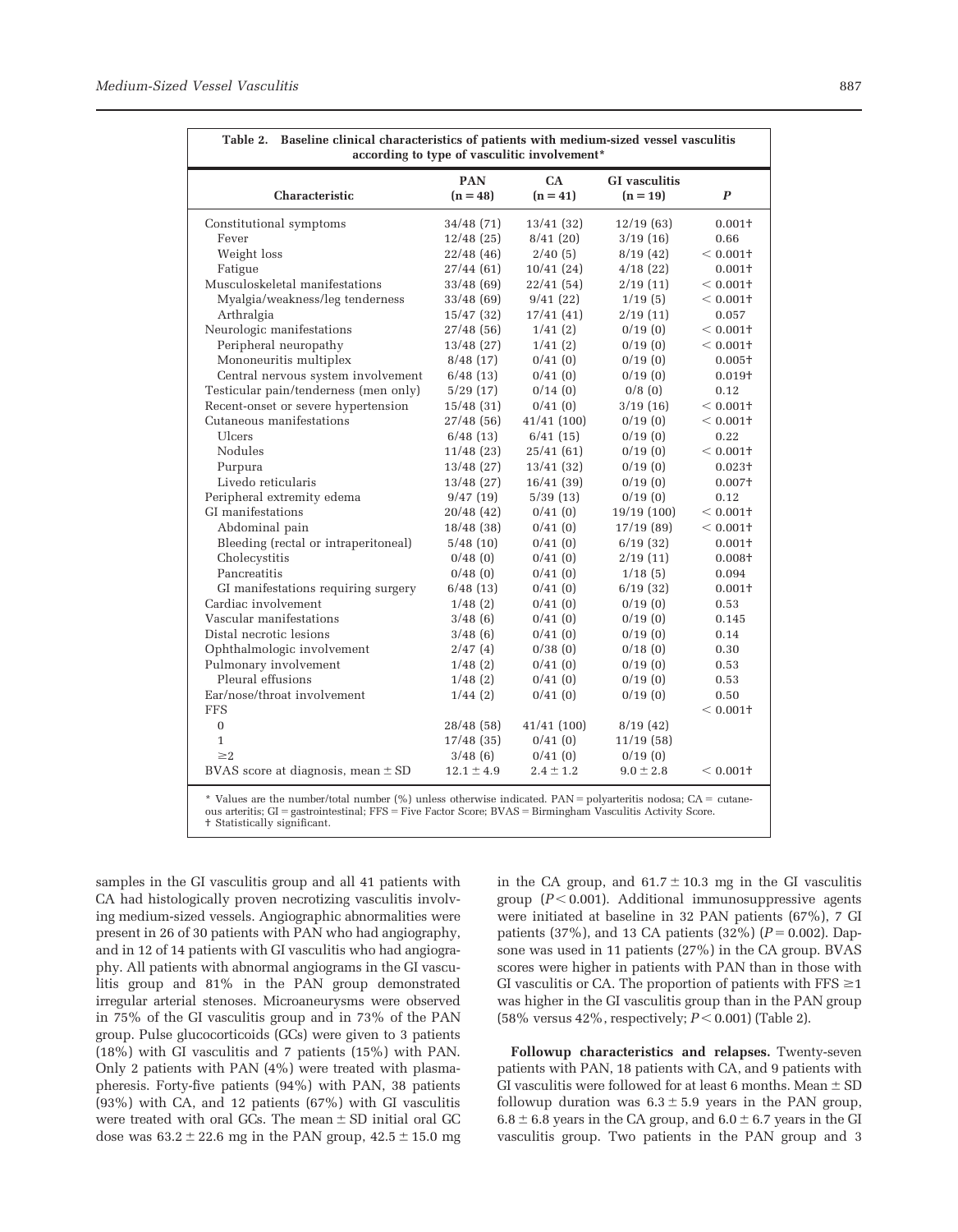

Figure 1. A, Survival rate and B, cumulative rate of first relapse of patients with medium-sized vessel vasculitis according to type of vasculitic involvement: polyarteritis nodosa (solid line), cutaneous arteritis (broken line), and gastrointestinal vasculitis (dotted line).

patients in the CA group never had clinical remission throughout the followup period, in spite of different treatment approaches. The 5-year cumulative rate of first relapse was 45.2% in the CA group and only 9.6% in the PAN group (Figure 1). During followup, there were 2 relapses in the PAN group (1 minor and 1 major) and 10 minor relapses in the CA group. The relapse rate was significantly higher in the CA group compared to the PAN group (10.5 versus 1.2 per 100 person-years; rate ratio 7.15 [95% CI 2.20–45.16]). There were no relapses in the GI vasculitis group during followup.

Patients with CA were not receiving GC treatment in 6 of the 10 relapses. Five of 10 relapses in the CA group developed while patients were receiving immunosuppressive therapy (2 methotrexate, 1 azathioprine, 1 mycophenolate mofetil, and 1 sulfasalazine). One of 2 relapses in the PAN group developed despite GC treatment. Patients with PAN were not receiving additional immunosuppressives at the time of relapse. Relapses were generally treated with an increase in GC dose and/or a change in immunosuppressive agent. The VDI score was comparable between the PAN and GI vasculitis groups at the last followup, but was higher than that of the CA group  $(P = 0.030)$  (Table 3).

A total of 7 patients with PAN and 6 patients with GI vasculitis died during followup. The 1-, 5-, and 10-year survival

rates were 92.5%, 82.5%, and 66.2%, respectively, in the PAN group and 60.6% at all 3 time points in the GI vasculitis group (Figure 1). All deaths occurred within 1 year after diagnosis in the GI vasculitis group. Causes of death among the GI patients were uncontrolled vasculitis  $(n = 2)$ , unknown  $(n = 2)$ , cancer  $(n = 1)$ , and infection  $(n = 1)$ . Causes of death among the PAN patients were cancer  $(n = 2)$ , uncontrolled vasculitis  $(n = 1)$ , and unknown  $(n = 4)$ . There were no deaths in the CA group during the followup.

Potential predictors of relapse and mortality were assessed. The only characteristic significantly associated with the development of the first relapse was CA diagnosis (hazard ratio [HR] 5.07 [95% CI 1.02–25.18]). A lower BVAS score at baseline was also significantly associated with the development of the first relapse in a univariable model; however, it was no longer significant after adjustment for CA diagnosis ( $P = 0.19$ ). Mortality was significantly associated with older age (HR 1.05 [95% CI 1.01–1.09]), lower hemoglobin level (HR 0.68 [95% CI 0.48–0.94]), weight loss (HR 13.79 [95% CI 2.99–63.69]), and arteriographic abnormalities (HR 4.94 [95% CI 1.35–18.07]).

Further analysis was performed following the removal of patients with positive hepatitis serologies from the PAN group. With the exception of sex distribution no longer demonstrating significance ( $P = 0.20$ ), due to 7 of the 9 patients with hepatitis being male, no other changes were observed in the comparison of baseline characteristics, initial treatment, or outcome (data not shown).

#### DISCUSSION

PAN is a necrotizing, systemic medium vessel vasculitis, typically without AAV and rarely affecting the lungs. These distinctive characteristics differentiate PAN from other vasculitides. CA and localized GI vasculitis are less well understood. While these conditions share similar histopathologic findings with PAN, they appear to have distinct clinical courses.

The pathogenesis of PAN remains unknown. However, in a subset of patients, it may be associated with chronic HBV infection. In this series, most cases of PAN were idiopathic. There were 7 patients (15%) with HBV and 2 (4%) with HCV in the PAN group. HBV-related PAN was reported in up to 35.3% of patients in a previous report (3). After successful vaccination against HBV, the rate of HBV-related PAN has decreased to less than 5% in developed countries (16).

Progression from CA to systemic PAN appears to be exceedingly rare. There was only 1 patient in this cohort whose CA evolved into systemic PAN during the disease course. Analogous findings have been reported by Chen (6) and Daoud et al (17), with the disease of 2 of 20 and 0 of 79 patients with CA, respectively, evolving into systemic PAN during followup. There are scarce data regarding vasculitis limited to the GI tract. In a report by Burke et al, the disease of 6 of 23 patients with isolated vasculitis of the GI tract progressed to systemic PAN during followup (18). In the present study, there were no cases of progression from GI vasculitis to PAN.

Musculoskeletal and constitutional symptoms were common in the current systemic PAN cohort, as in others (3,9).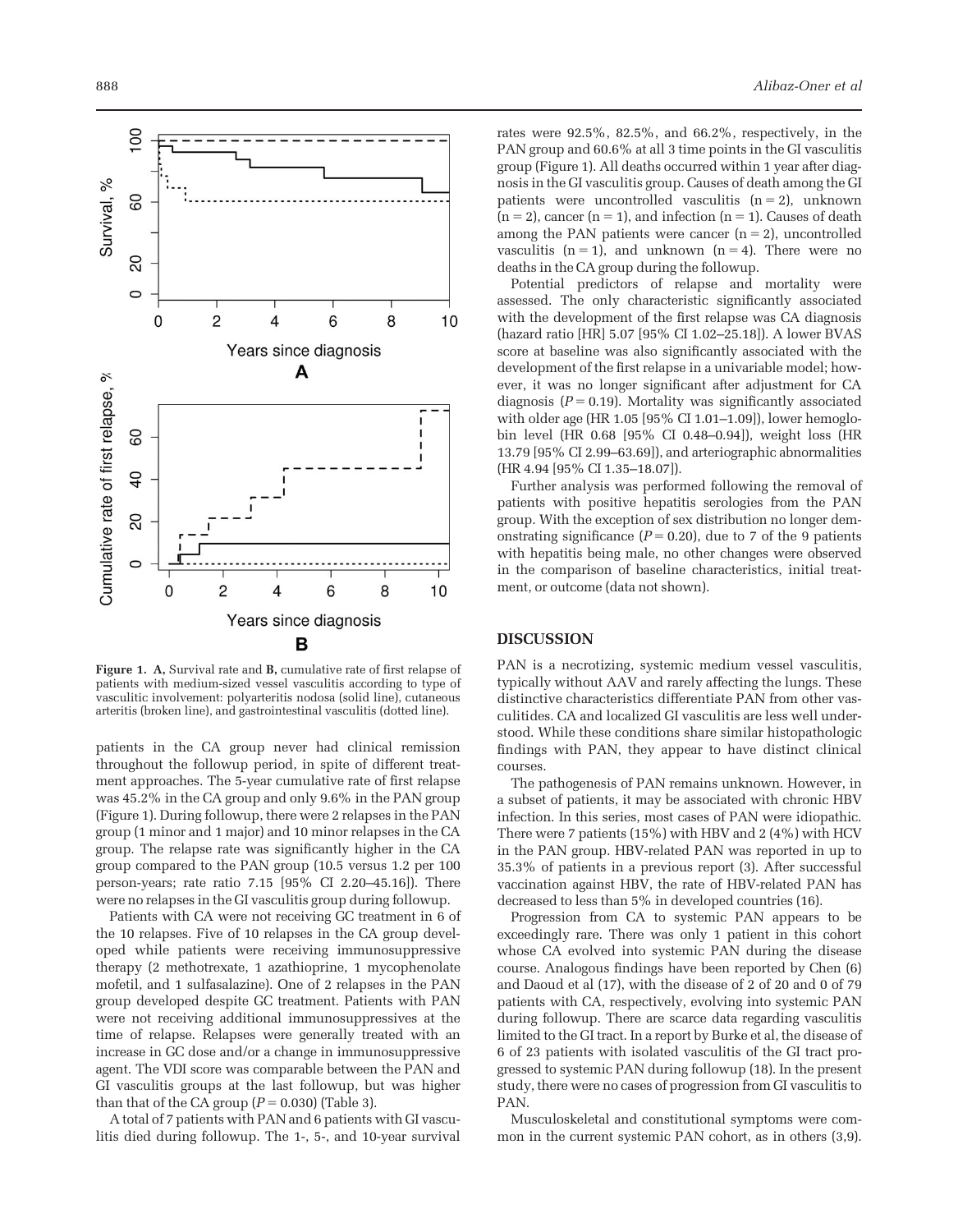$\overline{ }$ 

| Table 3. Treatment and damage assessment of patients with medium-sized vessel vasculitis<br>according to type of vasculitic involvement* |                          |                  |                                 |                    |
|------------------------------------------------------------------------------------------------------------------------------------------|--------------------------|------------------|---------------------------------|--------------------|
|                                                                                                                                          | <b>PAN</b><br>$(n = 27)$ | CA<br>$(n = 18)$ | <b>GI</b> vasculitis<br>$(n=9)$ | P                  |
| Followup duration, mean $\pm$ SD years                                                                                                   | $6.3 \pm 5.9$            | $6.8 \pm 6.8$    | $6.0 \pm 6.7$                   |                    |
| Treatment, ever                                                                                                                          |                          |                  |                                 |                    |
| Oral glucocorticoids                                                                                                                     | 27(100)                  | 15(83)           | 8(89)                           | 0.10               |
| Cyclophosphamide                                                                                                                         | 11(41)                   | $\mathbf{0}$     | 2(22)                           | $0.007+$           |
| Methotrexate                                                                                                                             | 1(4)                     | 4(22)            | 2(22)                           | 0.13               |
| Azathioprine                                                                                                                             | 4(15)                    | 5(28)            | 1(11)                           | 0.45               |
| Mycophenolate mofetil                                                                                                                    | 2(7)                     | 3(17)            | 0(0)                            | 0.33               |
| Treatment, last visit                                                                                                                    |                          |                  |                                 |                    |
| Oral glucocorticoids                                                                                                                     | 12 (44)                  | 9(50)            | 3(33)                           | 0.71               |
| Prednisone dose, mean $\pm$ SD mg                                                                                                        | $18.3 \pm 12.4$          | $15.6 \pm 9.2$   | $9.0 \pm 6.9$                   | 0.43               |
| Other immunosuppressive agents                                                                                                           | 8 (30)                   | 9(50)            | 2(22)                           | 0.25               |
| VDI score, median (IQR)                                                                                                                  | $2(1-3)$                 | $0(0-2)$         | $2(0-3)$                        | $0.030+$           |
| VDI characteristics                                                                                                                      |                          |                  |                                 |                    |
| Musculoskeletal                                                                                                                          | 12 (44)                  | 4(22)            | 5(56)                           | 0.17               |
| Skin/mucous membranes                                                                                                                    | 2(77)                    | 4(22)            | 0(0)                            | 0.15               |
| Ocular                                                                                                                                   | 1(4)                     | 2(11)            | 2(22)                           | 0.24               |
| Cardiovascular                                                                                                                           | 12 (44)                  | 4(22)            | 1(11)                           | 0.103              |
| Peripheral vascular disease                                                                                                              | 6(22)                    | 2(11)            | 0(0)                            | 0.23               |
| Gastrointestinal                                                                                                                         | 3(11)                    | $\Omega$         | 3(33)                           | $0.034+$           |
| Renal                                                                                                                                    | 6(22)                    | $\Omega$         | 2(22)                           | 0.096              |
| Neuropsychiatric                                                                                                                         | 4(15)                    | 2(11)            | 0(0)                            | 0.47               |
| Other                                                                                                                                    | 7(26)                    | $\mathbf{0}$     | 3(33)                           | 0.041 <sup>†</sup> |

|  | Table 3. Treatment and damage assessment of patients with medium-sized vessel vascul                                                                                                                                              |
|--|-----------------------------------------------------------------------------------------------------------------------------------------------------------------------------------------------------------------------------------|
|  | $\mathbf{P}$ . The contract of the contract of the contract of the contract of the contract of the contract of the contract of the contract of the contract of the contract of the contract of the contract of the contract of th |

\* Values are the number (%) unless otherwise indicated. PAN = polyarteritis nodosa; CA = cutaneous arteritis;<br>GI = gastrointestinal; VDI = Vasculitis Damage Index; IQR = interquartile range. † Statistically significant.

Musculoskeletal symptoms (myalgia, arthralgia, leg tenderness) were also reported in more than half of patients with CA. Symptoms among patients with CA, however, were limited to extremities affected by vasculitic lesions and often secondary to reactive subcutaneous swelling and edema. The underlying cause of constitutional symptoms among patients with CA and GI vasculitis, as seen in this study and others (9,18), is not fully understood. One possibility is the systemic distribution of local inflammatory mediators leading to manifestations such as cytokine-associated fatigue. Indeed, symptoms such as fatigue were reported by nearly a quarter of patients with CA and GI vasculitis in this study. In isolation, we could not use constitutional symptoms to differentiate between a local versus a systemic process.

Neurologic manifestations are frequently detected in systemic PAN. In the current series, 56% of patients with PAN described neurologic symptoms at diagnosis, the most common of which were peripheral neuropathy (27%) and mononeuritis multiplex (17%). While mononeuritis multiplex is considered a direct consequence of vasculitic neuropathy and a hallmark of underlying systemic disease, the presence of isolated sensory peripheral neuropathy is less specific. Indeed, studies have demonstrated that 22–32% of patients with CA describe peripheral neuropathy at diagnosis without evidence of, or progression to, systemic PAN (19,20). The etiology of such symptoms is unknown but may result from peripheral nerve compression due to extremity swelling as opposed to vasculitic pathology. Such was the case with the single

patient in the CA group with mild sensory peripheral neuropathic symptoms described herein.

PAN is generally considered to be a monophasic disease with a low relapse rate, ranging from 10% in HBV-related PAN (3) to 20–46% in idiopathic cases (3,9,21). Although differences in clinical features and outcomes between those with HBV-related disease and idiopathic PAN have been observed, the low prevalence of HBV-related cases in the present cohort prevented direct comparison. In the current study, the 5-year cumulative relapse rate was only 9.6% in the PAN group. The 5-year cumulative relapse rate was 45.2% in the CA group, which was significantly higher than that in the PAN group. CA is a disease characterized by a chronic, relapsing course (22). In the series by Daoud et al, 9 of 39 patients with ulcerative CA still had active cutaneous lesions after more than 10 years of followup (17). No relapses were observed in the GI vasculitis group in the current study population.

The development of a first relapse was significantly associated with a diagnosis of CA. While non-GC immunosuppressive agents were used in 67% of patients with PAN, only 32% of patients with CA received initial treatment with immunosuppressive medications. Dapsone was preferred by dermatologists in approximately one-fourth of the CA patients in the current study. In routine practice, oral GCs with or without topical treatments are widely preferred by clinicians for patients with CA. There are few small case series showing the efficacy of additional immunosuppressive therapies such as methotrexate (23) and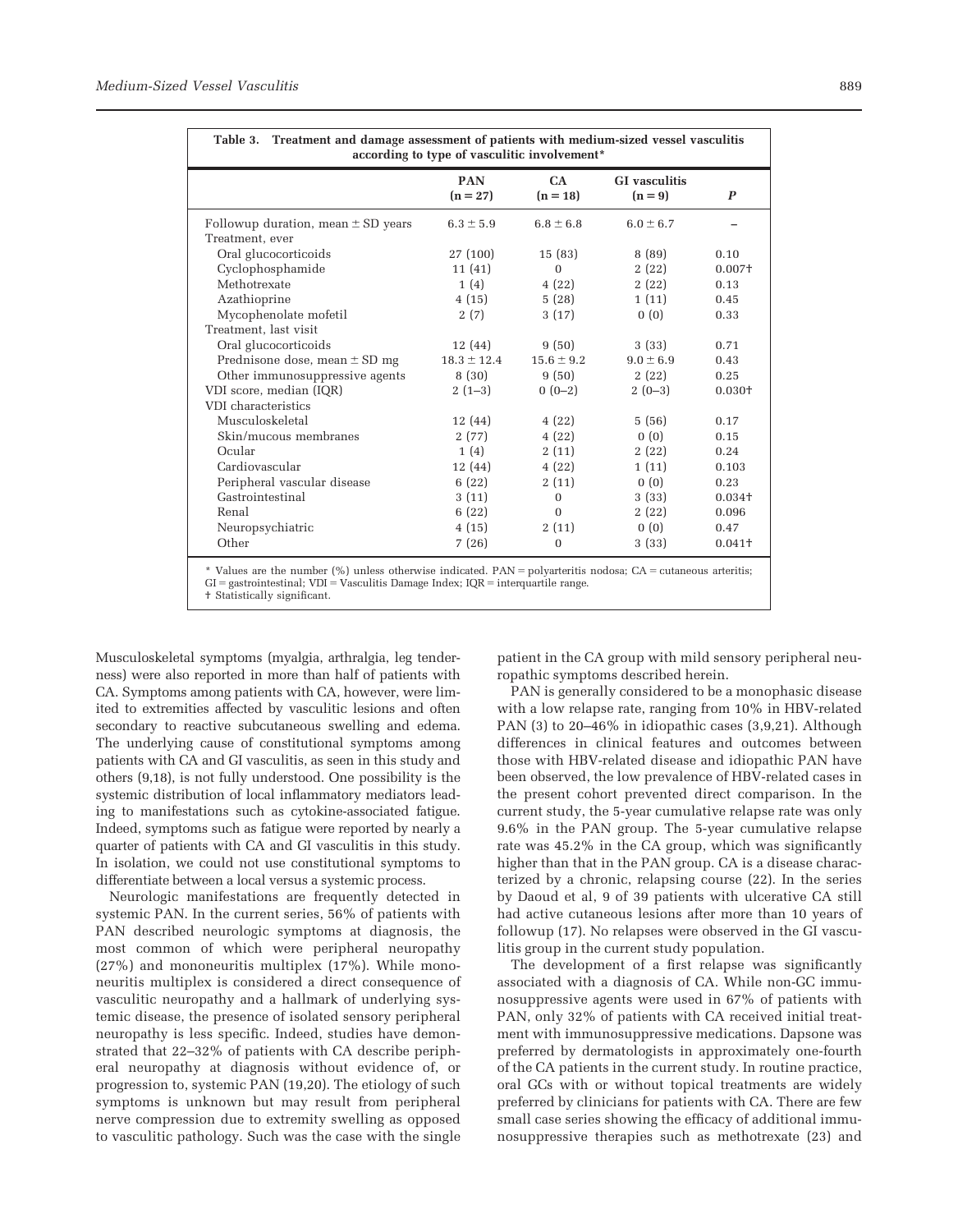intravenous immunoglobulin (24) in patients with cutaneous PAN resistant to high-dose GC treatment. Less intense immunosuppressive therapy at diagnosis might be related to the high relapse rate seen in patients with CA.

In this study, the 1-, 5-, and 10-year survival rates were 92.5%, 82.5%, and 66.2%, respectively, in PAN, which are comparable to previous reports (3). The survival rate in the first year after diagnosis was significantly lower in GI vasculitis than in PAN. In the series by Pagnoux et al, an  $FFS \geq 1$ , age >65 years, hypertension, and GI manifestations requiring surgery were significantly associated with mortality (3). Samson et al reported an excellent overall survival rate of 86% at 96 months in patients with PAN without poor prognostic factors (FFS score 0) (25). No association between FFS and mortality was detected in this patient population. Mortality was significantly associated with older age, hemoglobin level, weight loss, angiographic findings, and gastrointestinal and/or cutaneous manifestations. There is very limited literature on vasculitis-related damage in PAN. Samson et al evaluated damage in PAN using VDI scores. The mean VDI score was 2.2, and the most frequent sequelae were GC-related side effects, such as osteoporosis, cataracts, and peripheral neuropathy (25). The VDI scores in the current series were similar to the findings by Samson et al. Hypertension and osteoporosis were the most frequent items. As expected, in the present study, the VDI score was comparable between the PAN and GI vasculitis groups, and lower among patients with CA.

The major limitation of this study is inherent in its retrospective design. Data collection relies on documentation by the treating physician at the time of clinical evaluation, which was not standardized. The relatively small sample size, lack of followup data on all patients, and relatively short-term followup of patients are other significant limitations. Moreover, there are no validated assessment tools that define clinical activity, relapse, or remission in medium vessel vasculitis.

In conclusion, these results suggest that systemic PAN, CA, and GI vasculitis have different clinical courses, which suggests that they may be different conditions rather than exist on the spectrum of a single disease. The progression of CA to systemic PAN is very rare. Vasculitis-related damage is comparable in PAN and GI vasculitis. The risk of relapse is low in patients with PAN. Patients with CA have nearly a 5 fold higher relapse rate than those with systemic PAN, possibly due to less use of non-GC immunosuppressive agents.

#### AUTHOR CONTRIBUTIONS

All authors were involved in drafting the article or revising it critically for important intellectual content, and all authors approved the final version to be submitted for publication. Dr. Warrington had full access to all of the data in the study and takes responsibility for the integrity of the data and the accuracy of the data analysis. Study conception and design. Koster, Makol, Ytterberg,

Salvarani, Matteson, Warrington.

Acquisition of data. Alibaz-Oner.

Analysis and interpretation of data. Crowson.

## **REFERENCES**

1. Jennette JC, Falk RJ, Bacon PA, Basu N, Cid MC, Ferrario F, et al. 2012 revised International Chapel Hill Consensus Conference Nomenclature of Vasculitides. Arthritis Rheum 2013;65:1–11.

- 2. Watts RA, Scott DG. Epidemiology of vasculitis. In: Ball GV, Bridges SL, eds. Vasculitis. 2nd ed. Oxford: Oxford University Press; 2008. pp. 7–21.
- 3. Pagnoux C, Seror R, Henegar C, Mahr A, Cohen P, Le Guern V, et al, for the French Vasculitis Study Group. Clinical features and outcomes in 348 patients with polyarteritis nodosa: a systematic retrospective study of patients diagnosed between 1963 and 2005 and entered into the French Vasculitis Study Group database. Arthritis Rheum 2010;62: 616–26.
- 4. Pagnoux C, Mahr A, Cohen P, Guillevin L. Presentation and outcome of gastrointestinal involvement in systemic necrotizing vasculitides: analysis of 62 patients with polyarteritis nodosa, microscopic polyangiitis, Wegener granulomatosis, Churg-Strauss syndrome, or rheumatoid arthritis–associated vasculitis. Medicine (Baltimore) 2005;84:115–28.
- 5. Lindberg K. Ein beitrag zur kenntnis der periarteriitis nodosa. Acta Med Scand 1931;76:183–225. In German.
- 6. Chen KR. Cutaneous polyarteritis nodosa: a clinical and histopathological study of 20 cases. J Dermatol 1989;16:429–42.
- 7. Calvo-Río V, Loricera J, Mata C, Martín L, Ortiz-Sanjuán F, Alvarez L, et al. Henoch–Schönlein purpura in northern Spain: clinical spectrum of the disease in 417 patients from a single center. Medicine (Baltimore) 2014;93:106–13.
- 8. Camilleri M, Pusey CD, Chadwick VS, Rees AJ. Gastrointestinal manifestations of systemic vasculitis. Q J Med 1983;52: 141–9.
- 9. Gayraud M, Guillevin L, le Toumelin P, Cohen P, Lhote F, Casassus P, et al, and the French Vasculitis Study Group. Long-term followup of polyarteritis nodosa, microscopic polyangiitis, and Churg-Strauss syndrome: analysis of four prospective trials including 278 patients. Arthritis Rheum 2001;44:666–75.
- 10. Salvarani C, Calamia KT, Crowson CS, Miller DV, Broadwell AW, Hunder GG, et al. Localized vasculitis of the gastrointestinal tract: a case series. Rheumatology (Oxford) 2010;49:1326–35.
- 11. Lightfoot RW Jr, Michel BA, Bloch DA, Hunder GG, Zvaifler NJ, McShane DJ, et al. The American College of Rheumatology 1990 criteria for the classification of polyarteritis nodosa. Arthritis Rheum 1990;33:1088–93.
- 12. Mukhtyar C, Lee R, Brown D, Carruthers D, Dasgupta B, Dubey S, et al. Modification and validation of the Birmingham Vasculitis Activity Score (version 3). Ann Rheum Dis 2009;68:1827–32.
- 13. Hellmich B, Flossmann O, Gross WL, Bacon P, Cohen-Tervaert JW, Guillevin L, et al. EULAR recommendations for conducting clinical studies and/or clinical trials in systemic vasculitis: focus on anti-neutrophil cytoplasm antibody-associated vasculitis. Ann Rheum Dis 2007;66: 605–17.
- 14. Guillevin L, Lhote F, Gayraud M, Cohen P, Jarrousse B, Lortholary O, et al. Prognostic factors in polyarteritis nodosa and Churg-Strauss syndrome: a prospective study in 342 patients. Medicine (Baltimore) 1996;75:17–28.
- 15. Exley AR, Bacon PA, Luqmani RA, Kitas GD, Gordon C, Savage CO, et al. Development and initial validation of the Vasculitis Damage Index for the standardized clinical assessment of damage in the systemic vasculitides. Arthritis Rheum 1997;40:371–80.
- 16. Mahr A, Guillevin L, Poissonnet M, Aymé S. Prevalences of polyarteritis nodosa, microscopic polyangiitis, Wegener's granulomatosis, and Churg-Strauss syndrome in a French urban multiethnic population in 2000: a capture–recapture estimate. Arthritis Rheum 2004;51:92–9.
- 17. Daoud MS, Hutton KP, Gibson LE. Cutaneous periarteritis nodosa: a clinicopathological study of 79 cases. Br J Dermatol 1997;136:706–13.
- 18. Burke AP, Sobin LH, Virmani R. Localized vasculitis of the gastrointestinal tract. Am J Surg Pathol 1995;19:338–49.
- 19. Diaz-Perez JL, Winkelmann RK. Cutaneous periarteritis nodosa. Arch Dermatol 1974;110:407–14.